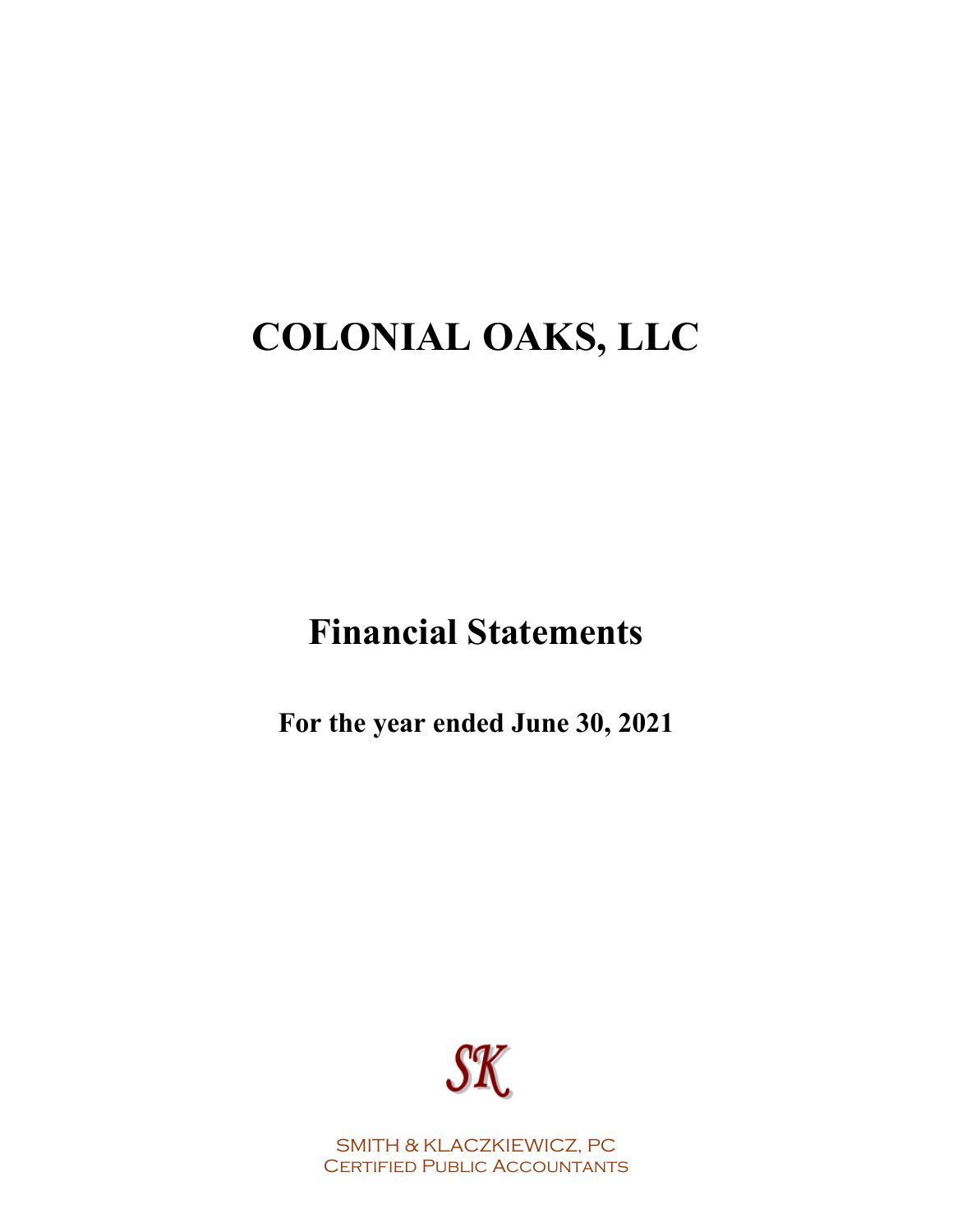## **Table of Contents**

|                                     | Page    |
|-------------------------------------|---------|
| <b>Independent Auditor's Report</b> | $1 - 2$ |
| <b>Financial Statements</b>         |         |
| <b>Balance Sheet</b>                | 3       |
| <b>Statement of Operations</b>      | 4       |
| <b>Statement of Cash Flows</b>      | 5       |
| Notes to Financial Statements       | 6-8     |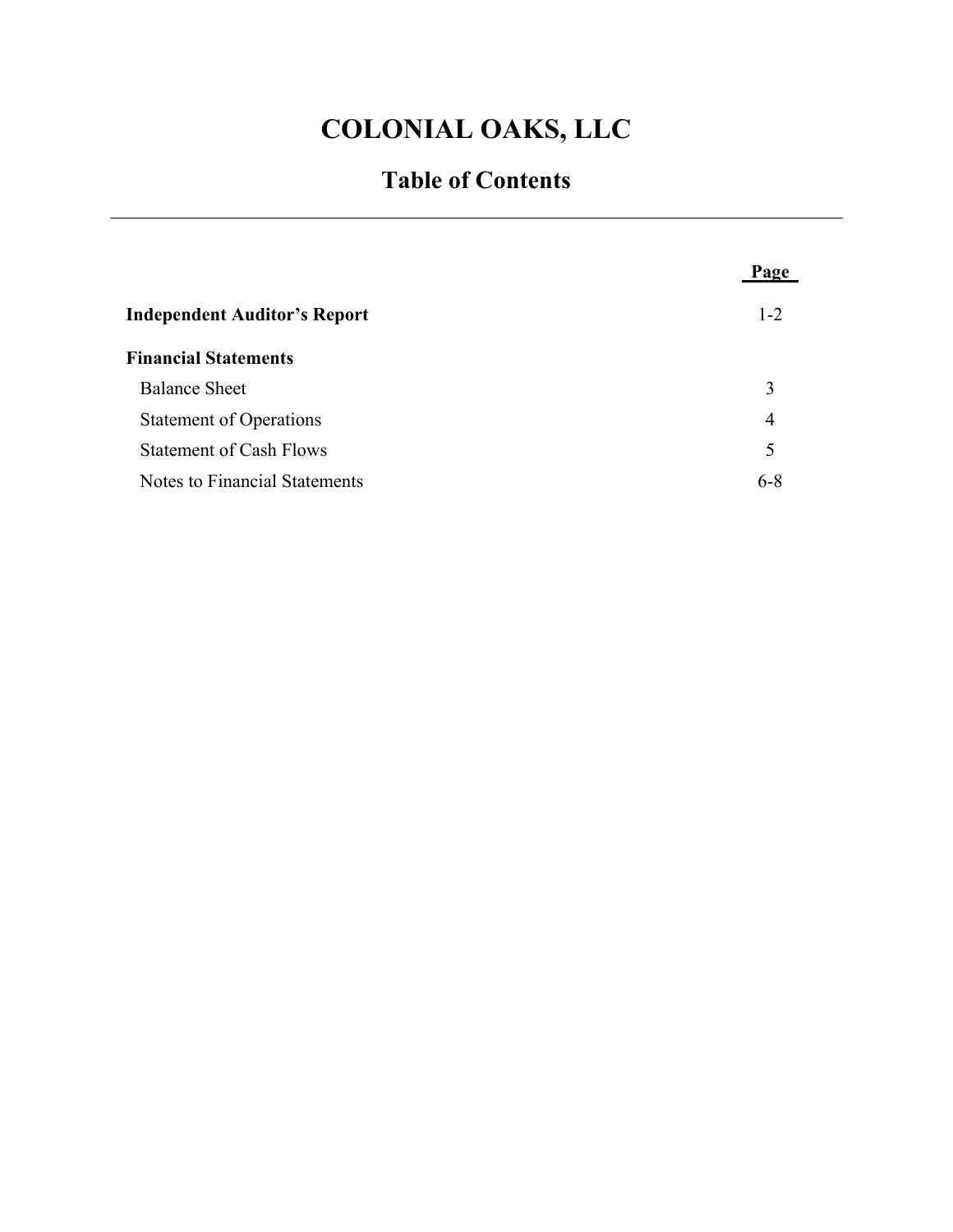

SMITH & KLACZKIEWICZ, PC Certified Public Accountants

Thomas J. Smith, CPA Robert R. Klaczkiewicz, CPA (989) 751-3064

A veteran owned business

#### **INDEPENDENT AUDITOR'S REPORT**

To the Board of Directors of Colonial Oaks, LLC Ann Arbor, MI

We have audited the accompanying financial statements of the *Colonial Oaks, LLC* which comprise the balance sheet as of June 30, 2021, and the related statement of operations and statement of cash flows for the year then ended.

#### **Management's Responsibility for the Financial Statements**

Management is responsible for the preparation and fair presentation of these financial statements in accordance with accounting principles generally accepted in the United States of America, this includes the design, implementation and maintenance of internal controls relevant to the preparation and fair presentation of the financial statements that are free from material misstatement, whether due to fraud or error.

#### **Auditor's Responsibility**

Our responsibility is to express an opinion on these financial statements based on our audit. We conducted our audit in accordance with auditing standards generally accepted in the United States of America. Those standards require that we plan and perform the audit to obtain reasonable assurance about whether the financial statements are free from material misstatement.

An audit involves performing procedures to obtain audit evidence about the amounts and disclosures in the financial statements. The procedures selected depend on the auditor's judgment, including the assessment of the risks of material misstatement of the financial statements, whether due to fraud or error. In making those risk assessments, the auditor considers internal control relevant to the entity's preparation and fair presentation of the financial statements in order to design audit procedures that are appropriate in the circumstances, but not for the purpose of expressing an opinion on the effectiveness of the entity's internal control. Accordingly, we express no such opinion. An audit also includes evaluating the appropriateness of accounting policies used and the reasonableness of significant accounting estimates made by management, as well as evaluating the overall presentation of the financial statements.

We believe that the audit evidence we have obtained is sufficient and appropriate to provide a basis for our audit opinion.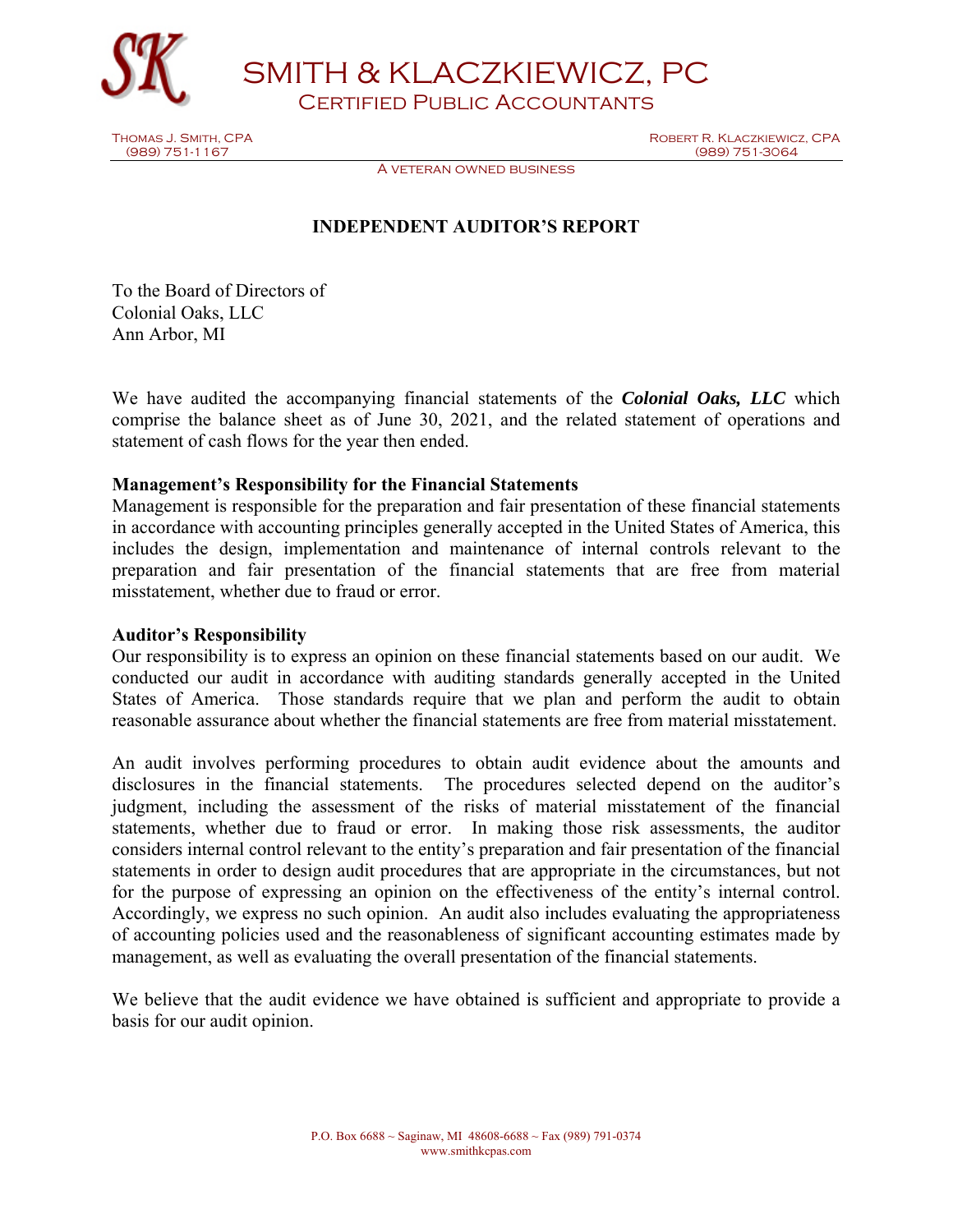#### **Opinion**

In our opinion, the financial statements referred to above present fairly, in all material respects, the financial position of the *Colonial Oaks, LLC* as of June 30, 2021, and the results of its operations and its cash flows for the year then ended in conformity with accounting principles generally accepted in the United States of America.

Smith + Klacyhiavic PC

*Saginaw, Michigan*  November 9, 2021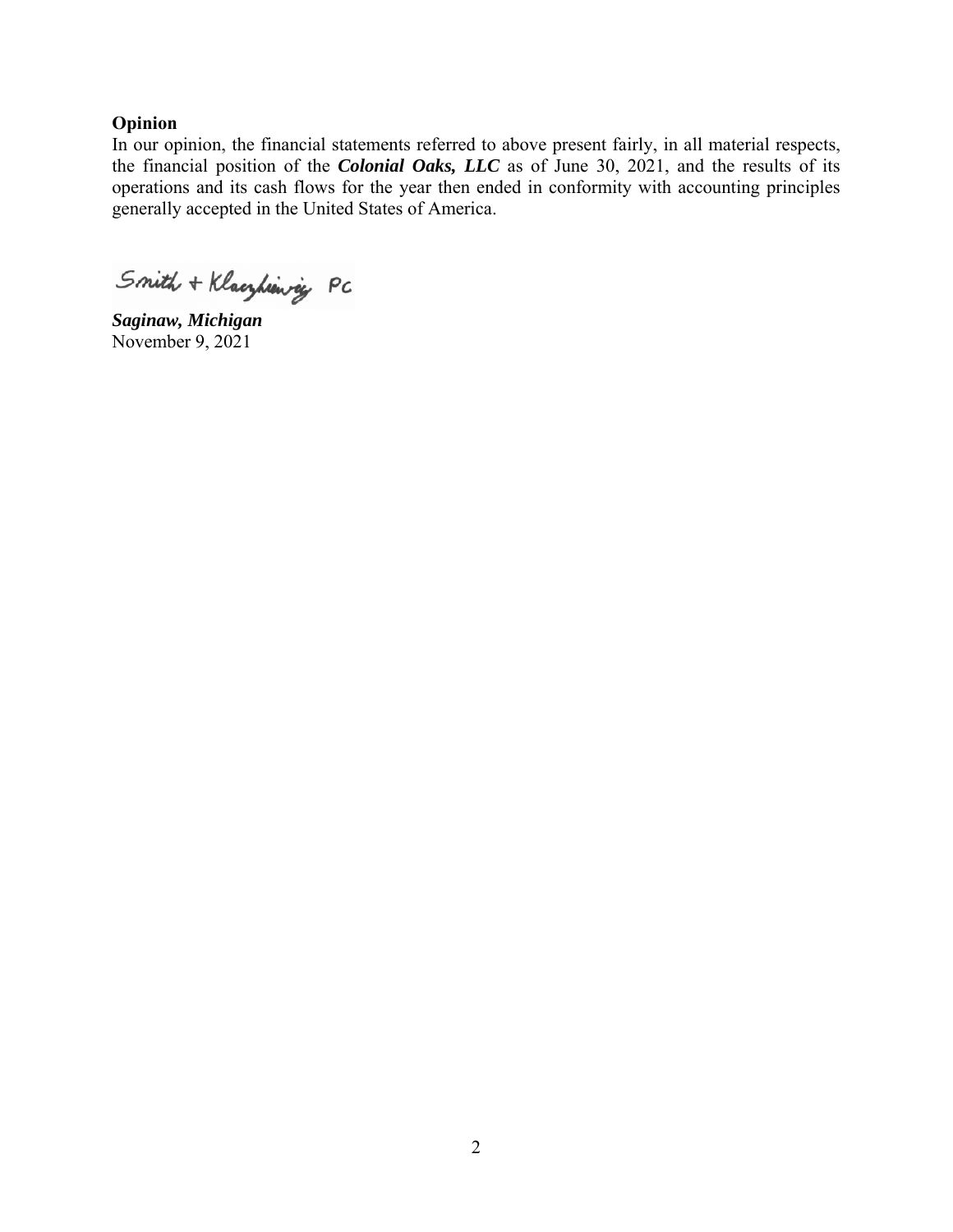### **Colonial Oaks Balance Sheet** *June 30, 2021*

| <b>Assets</b>                       |                         |
|-------------------------------------|-------------------------|
| Current assets:                     |                         |
| Cash and cash equivalents           | $\mathbb{S}$<br>178,772 |
| Cash - tenant security deposits     | 16,163                  |
| Accounts receivable                 | 15,539                  |
| Prepaid expenses                    | 13,212                  |
| Total current assets                | 223,686                 |
| Noncurrent assets:                  |                         |
| Land                                | 747,751                 |
| Buildings, net                      | 2,927,413               |
| Site improvements, net              | 79,404                  |
| Total noncurrent assets             | 3,754,568               |
| <b>Total assets</b>                 | \$3,978,254             |
| <b>Liabilities and Equity</b>       |                         |
| <b>Current liabilities:</b>         |                         |
| Accounts payable                    | $\mathbb{S}$<br>52,304  |
| <b>Accrued liabilities</b>          | 15,340                  |
| Tenant security deposits            | 16,163                  |
| Unearned revenue                    | 7,144                   |
| <b>Total liabilities</b>            | 90,951                  |
| Total equity                        | 3,887,303               |
| <b>Total liabilities and equity</b> | \$3,978,254             |

*The accompanying notes are an integral part of these financial statements.*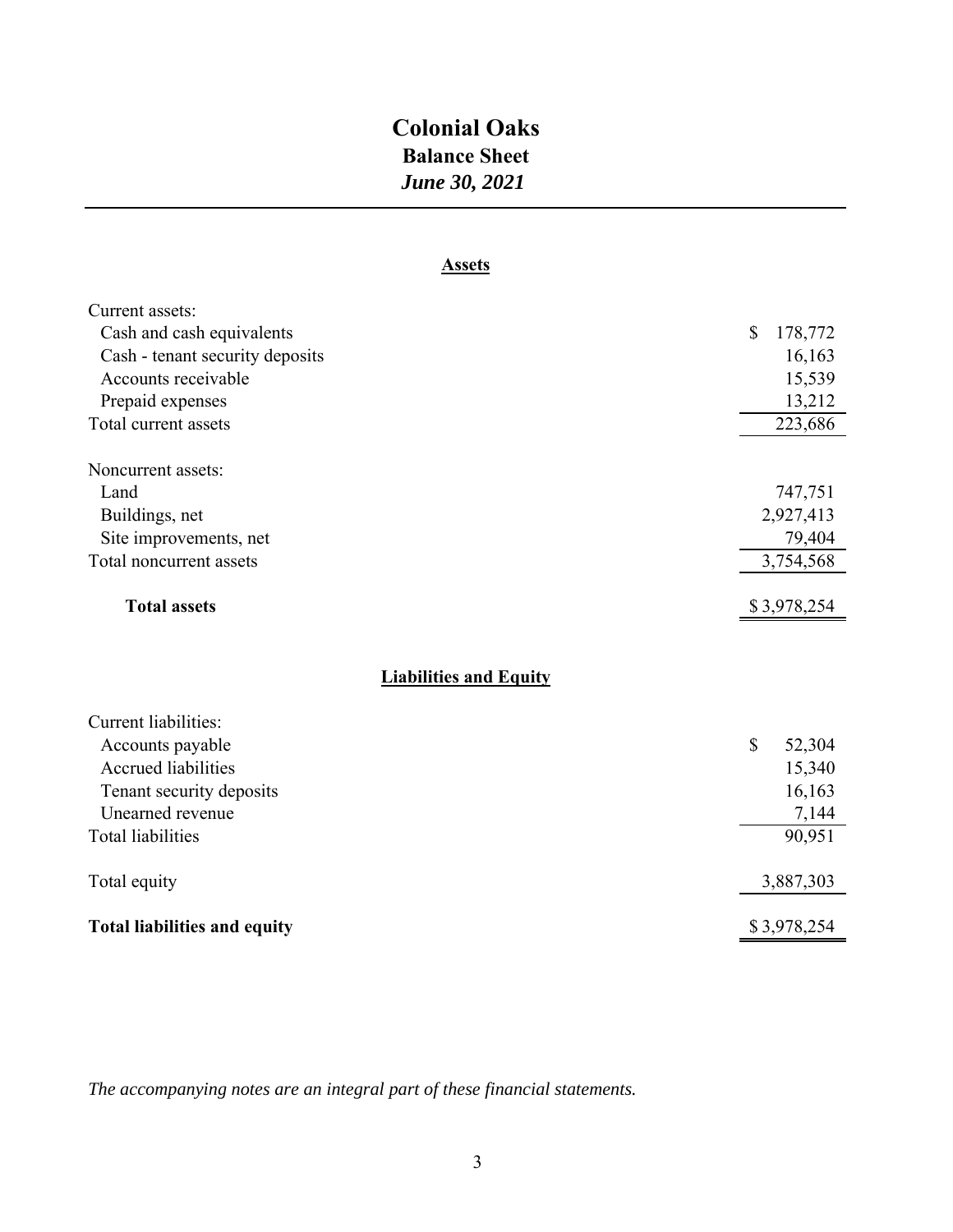### **Colonial Oaks Statement of Operations** *For the year ended June 30, 2021*

| <b>Revenues</b>              |                 |
|------------------------------|-----------------|
| Tenant revenue               | \$<br>169,226   |
| Rent subsidies               | 444,619         |
| Interest revenue             | 41              |
| Other revenue                | 2,583           |
| Total revenue                | 616,469         |
| <b>Expenses</b>              |                 |
| Office expenses              | 3,252           |
| Property management salaries | 134,564         |
| Asset management fees        | 65,569          |
| Professional services        | 1,725           |
| <b>Utilities</b>             | 91,870          |
| Maintenance                  | 159,714         |
| Insurance                    | 28,359          |
| Supplies                     | 37,539          |
| Miscellaneous                | 11,105          |
| Depreciation                 | 229,403         |
| Total cost of operations     | 763,100         |
| Net income (loss)            | (146, 631)      |
| Beginning of the year equity | 4,033,934       |
| End of year equity           | \$<br>3,887,303 |

*The accompanying notes are an integral part of these financial statements.*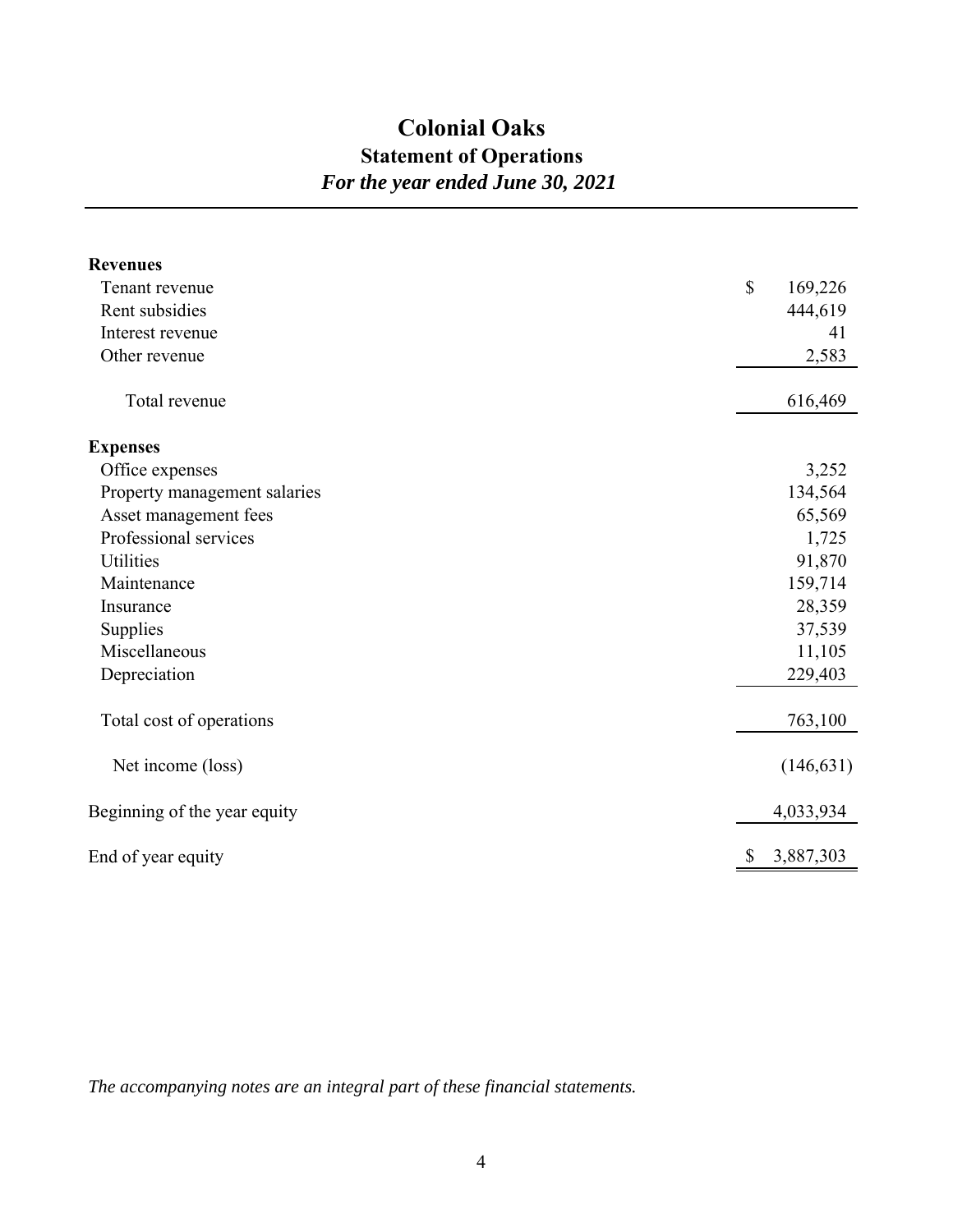#### **Colonial Oaks Statement of Cash Flows** *For the year ended June 30, 2021*

| Cash flows from operating activities                                                                |                  |
|-----------------------------------------------------------------------------------------------------|------------------|
| Change in equity                                                                                    | \$<br>(146, 631) |
| Adjustments to reconcile change in equity to net cash                                               |                  |
| provided by (used in) operating activities:                                                         |                  |
| Depreciation                                                                                        | 229,403          |
| (Increase) decrease in operating assets                                                             |                  |
| Accounts receivable                                                                                 | 23,641           |
| Prepaid expenses                                                                                    | (988)            |
| Increase (decrease) in operating liabilities                                                        |                  |
| Accounts payable                                                                                    | (17, 852)        |
| <b>Accrued</b> liabilities                                                                          | 1,511            |
| Tenant security deposits                                                                            | (115)            |
| Unearned revenue                                                                                    | 1,301            |
| Net cash provided by (used in) operating activities                                                 | 90,270           |
| Cash flows from capital and related financing activities                                            |                  |
| Purchase of property and equipment                                                                  | (18, 827)        |
| Net increase (decrease) in cash                                                                     | 71,443           |
| Cash - beginning of year                                                                            | 123,492          |
| Cash - end of year                                                                                  | 194,935          |
| Reconciliation of cash and cash equivalents per the Balance Sheet<br>to the Statement of Cash Flows |                  |
| Cash and cash equivalents                                                                           | \$<br>178,772    |
| Cash - tenant security deposits                                                                     | 16,163           |
| Cash and cash equivalents - end of year                                                             | \$<br>194,935    |

*The accompanying notes are an integral part of these financial statements.*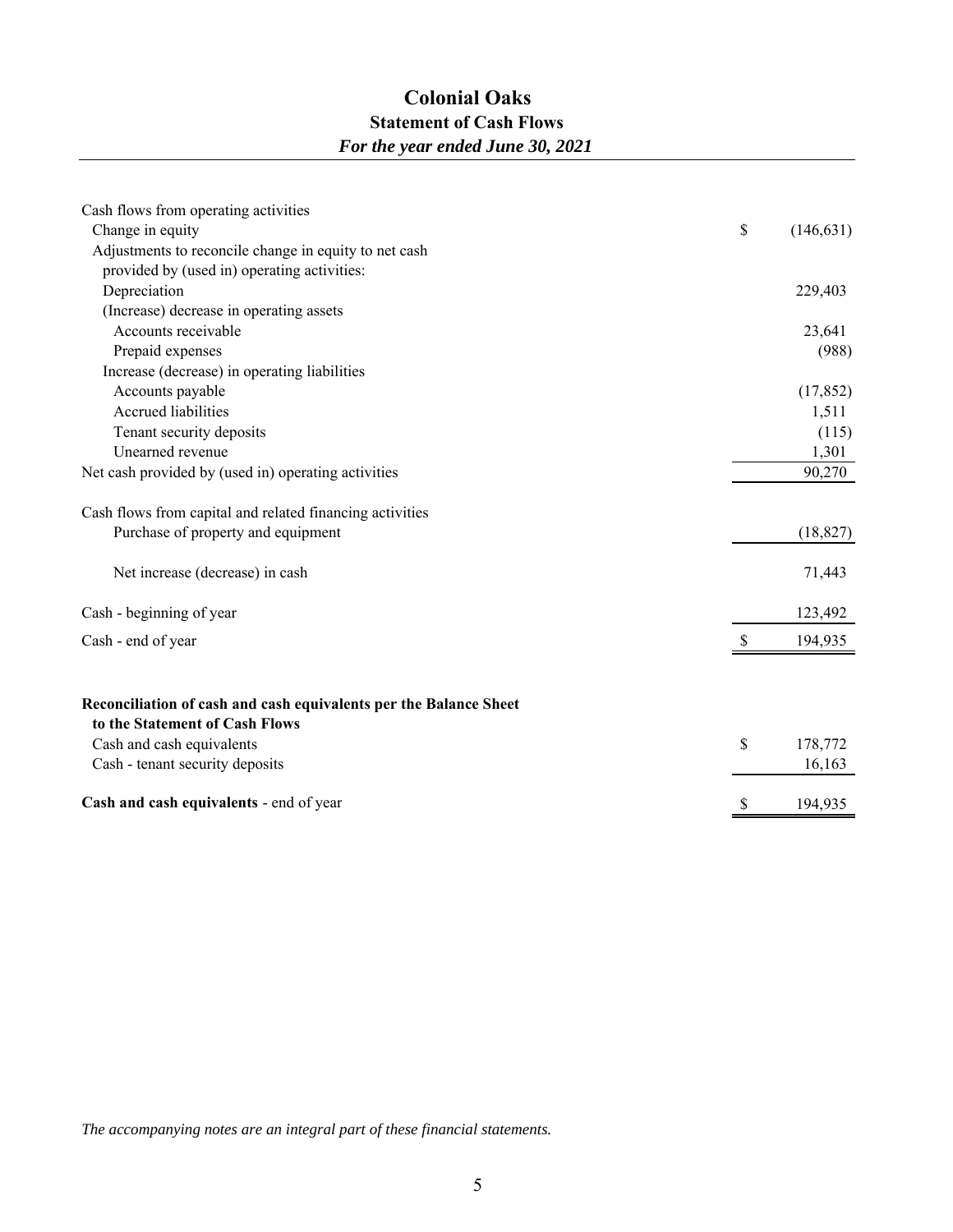**Notes to Financial Statements** 

*For the Year Ended June 30, 2021* 

#### **NOTE A - SUMMARY OF SIGNIFICANT ACCOUNTING POLICIES**

#### **Organization**

*Colonial Oaks, LLC* (the "*Company*") was organized in 2014 under the laws of the State of Michigan to develop, own, operate and rehabilitate 50-units of affordable housing located within the boundaries of the City of Ann Arbor, Michigan. The Company has one member, the Ann Arbor Housing Development Corporation (the "*AAHDC*"), a Michigan nonprofit corporation. The Company commenced operations in June 2015.

Operating profits and losses from operations are determined and allocated to the AAHDC at the end of the fiscal year.

#### **Basis of Presentation**

The financial statements of the Company are prepared on the accrual basis of accounting and include the assets, liabilities and changes in equity relating to the business of the Company. The financial statements are presented in accordance with accounting principles generally accepted in the United States of America (U.S. GAAP).

#### **Assets and Liabilities**

#### **Cash**

Cash consists of cash on deposit and short-term investments with maturities of three months or less. The Company's cash accounts are subject to the Federal Deposit Insurance Corporation (FDIC) insurance limit of \$250,000 per financial institution.

#### **Receivables and Payables**

All receivables and payables are reported at their gross value and, where appropriate, are reduced by the estimated portion that is expected to be uncollectible.

#### **Prepaid Expenses**

Certain payments to vendors reflect costs applicable to future fiscal years and are recorded as prepaid expenses.

#### **Properties and Depreciation**

Buildings and improvements are recorded at cost, improvements are capitalized and expenditures for maintenance and repairs are charged to expense as incurred. Upon disposal of depreciable properly, the appropriate property accounts are reduced by the related costs and accumulated depreciation. The resulting gains and losses are reflected in the statement of operations. The rental property will be depreciated over estimated service lives using the straight-line method as follows when completed:

| <b>Buildings</b>  | 40 years |
|-------------------|----------|
| Site improvements | 10 year  |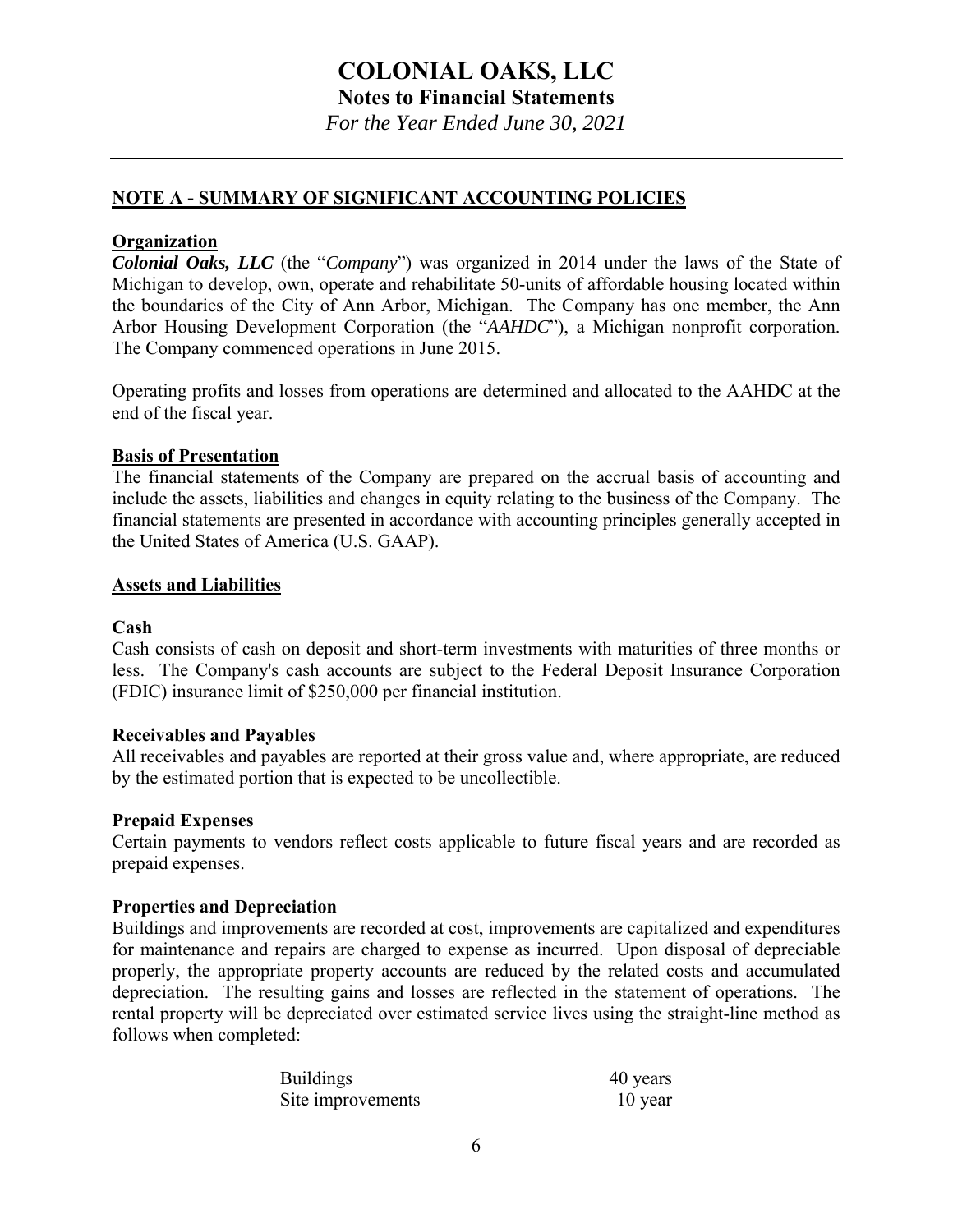#### **Notes to Financial Statements**

*For the Year Ended June 30, 2021* 

#### **Rental Income and Security Deposits**

Rental income is recorded as earned and amounts received in advance are classified as deferred rent revenue. Security deposits are segregated from rental income. All leases between the tenants and the Company are operating leases.

#### **Income Taxes**

The Company is a pass-through entity for income tax purposes and, as such, is not subject to income taxes. The Company's federal tax status as a pass-through entity is based on its legal status as a LLC. The Company is required to file tax returns with the Internal Revenue Service and other taxing authorities. Accordingly, these financial statements do not reflect a provision for income taxes and the Company has no other tax positions which must be considered for disclosure.

The Company has implemented the Financial Accounting Standards Board (FASB) provisions regarding accounting for uncertainty in income taxes, which had no material effect on the financial statements. Management records contingent liabilities in accordance with U.S. GAAP and believes the Company has no material uncertain tax positions.

#### **Use of Estimates**

The preparation of financial statements in conformity with U.S. GAAP requires management to make estimates and assumptions that affect the reported amounts of assets and liabilities and disclosure of contingent assets and liabilities at the date of the financial statements and the reported amounts of revenue and expenses during the reporting period. Actual results could differ from those estimates.

#### **Ground Lease**

The Company has entered into a ground lease with the Ann Arbor Housing Commission (the "*AAHC*") for the two separate existing apartment complexes that are considered a single development project. The term of the lease is 50 years with annual installments of \$1 per year.

#### **NOTE B: RELATED PARTY TRANSACTIONS**

The AAHC manages the project for certain fees. The AAHC commenced management of the project in June 2015. The AAHC received management fees of \$61,331 during the year ended June 30, 2021.